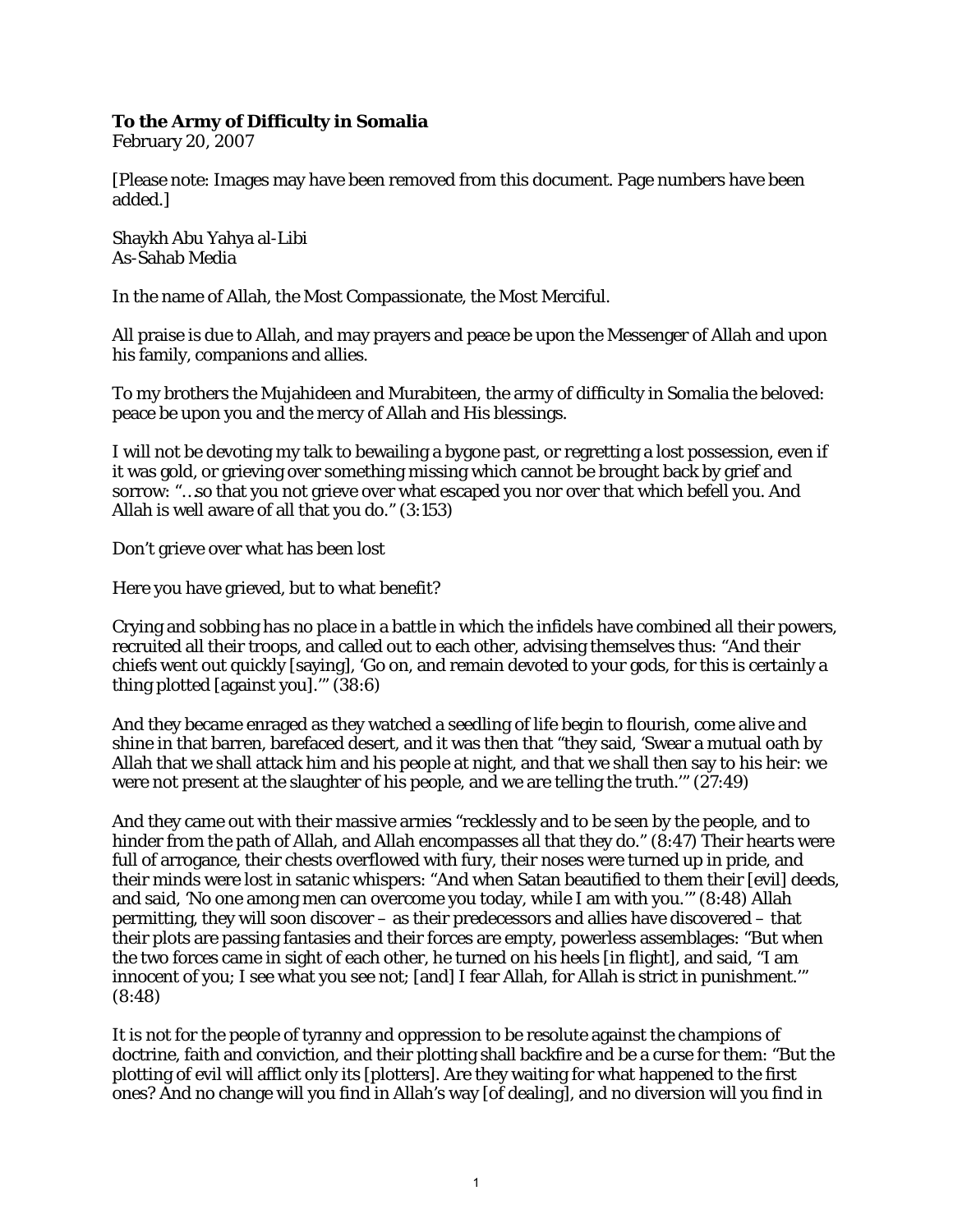Allah's way." (35:43)

And their tyranny will be the source of their doom: "That, and whoever punishes as he was punished, and then is [again] oppressed, Allah will help him, and Allah is Most Pardoning, Most Forgiving." (22:60)

Allah has decreed that oppression fells its people

And that the tables are turned on the tyrant

One verse of Allah's Noble Book is sufficient to console us over our tragedy, bandage our wounds, whet our appetites and make our feet firm: "And lose not heart, nor fall into despair, for you must gain mastery if you are [truly] believers. If a wound has touched you, be sure a similar wound has touched the [other] people. And those are the days [of varying fortunes] We give to people by turns, that Allah may know those that believe, and that He may take for Himself from your ranks witnesses [martyrs]. And Allah does not like those that do wrong." (3:139-140)

And another verse encourages us to continue on our path, pours into our hearts the concept of fostering perseverance, motivates us to make ourselves – despite the wounds and disasters – the pursuers instead of the pursued, and shakes from us the dust of weakness, frailty and impotence: "And do not lose heart in seeking the enemies. If you are hurting, they are hurting as you hurt: but you hope from Allah what they hope not. And Allah is all-Knowing, Wise." (4:104)

So O lions of Somalia and champions of the deserts and jungles, O groups of the army of difficulty: resolution and perseverance, for by Allah, this is merely a distress which will vanish and a darkness which will pass, to be followed by nothing less than certain victory, pure consolidation and good outcomes. I tell you what the Prophet of Allah Moses (peace and prayers be upon him and our Prophet) told his people after they had been shaken by trials and Pharoah and his legions had inflicted on them all manner of punishment and torture and had slaughtered their sons and left their women alive: "Said Moses to his people, 'Pray for help from Allah, and be patient, for the earth is Allah's, to give as a heritage to such of his servants as He pleases; and the end is for the righteous.'" (7:128)

And what was the outcome of their patience after the severity of their trial? "And We made a people who were oppressed inheritors of the East and West of the land upon which We sent down Our blessings. And the good [promise] of your Lord was fulfilled for the Children of Israel because they had patience, and We destroyed what Pharaoh and his people had built." (7:137)

And the favor of Allah came to them from where they least expected it and His mercy enveloped them and He aided them with His victory after they said, "We will be overtaken" (26:61), and they became the inheritors and He destroyed their enemy in a blink of an eye. "And We wished to bestow our favor on those who were being oppressed in the land and make them leaders and make them inheritors, and establish them in the land, and show Pharaoh, Haman and their troops what they had been fearing from them." (28:5-6)

So after severity, there is only comfort, and after difficulty, there is nothing but ease, and after hardship, there is nothing but relief: "So verily, with every difficulty, there is relief. Verily, with every difficulty there is relief." (94:5-6)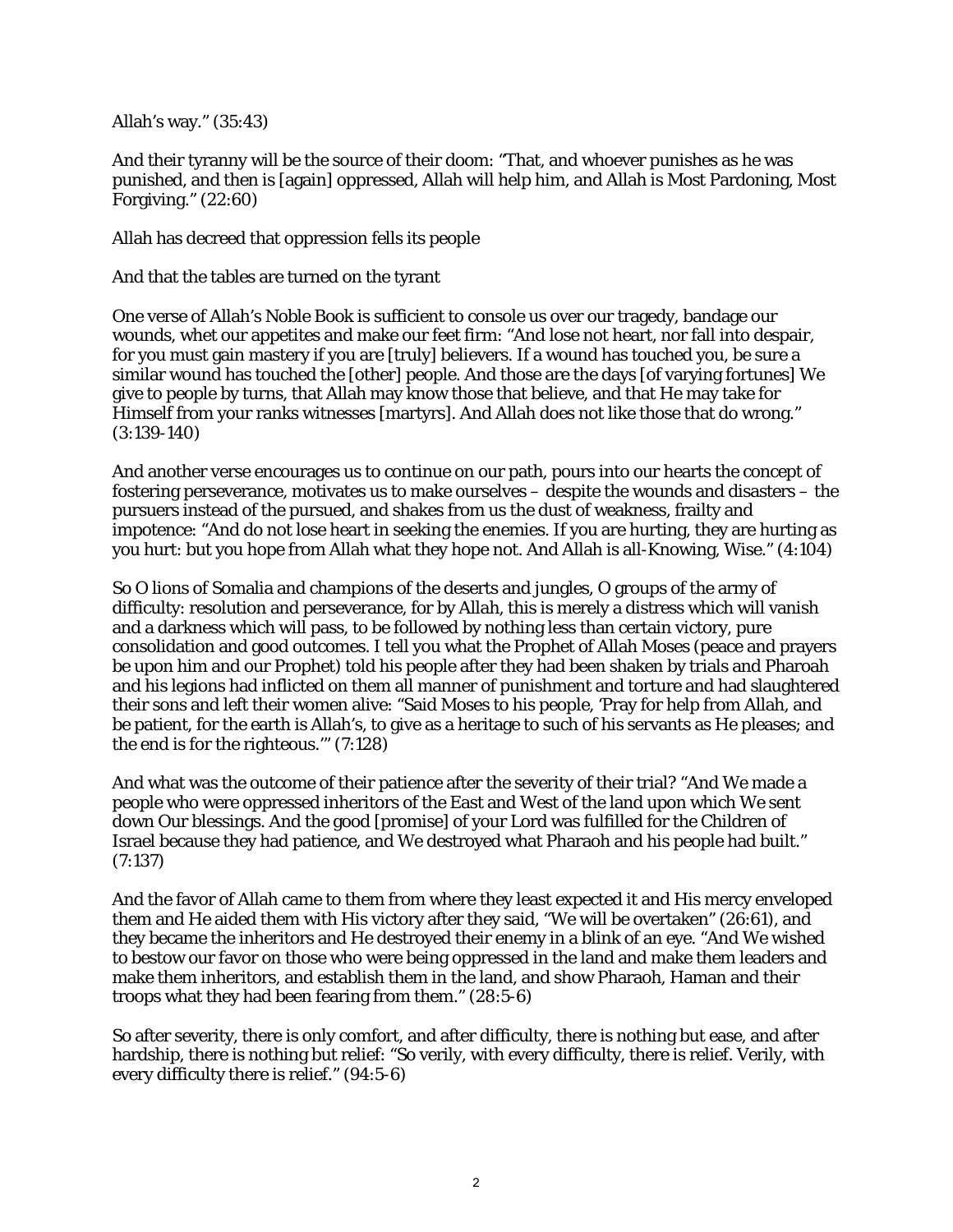If difficulty becomes severe, then hope for ease, for Allah's decree is that difficulty is followed by ease Allah will bring relief, for He Orders His creation every day What you see will not last, and you will see Relief from what time insisted on So when time brings difficulty, be firm And patient, for the key to firmness is patience How many a long-held worry was lifted And another's difficult straits eased

There are only two parties, and they have no third: the party of truth which fights under its banner and for it, and the party of unbelief which aids its darkness and spreads its misguidance. And what a difference there is between the mirage and the water. "Those who believe fight in the way of Allah, and those who reject faith fight in the way of the false god. So fight against the friends of Satan; feeble indeed is the plotting of Satan." (4:76)

So rejoice, O guardians of Tawheed, and be hopeful, and shed the feelings of despair, blow away the clouds of despondency and repel the illnesses of impotence. And know that Allah is with you, surrounding you with His protection, defending you with His strength, and helping you with His help. As for the Abyssinian rabble, it suffices them that their ally is Satan. And their eyes have been blinded, so they haven't learned from what their brothers – nay, masters – are suffering in Afghanistan, Iraq, Chechnya, Algeria and elsewhere. "Do they not travel through the earth, and see how the end of those before them was? Allah brought utter destruction on them, and the same [will be] for the unbelievers. That is because Allah is the Protector of those who believe, and because the unbelievers have no protector." (47:10-11)

Isn't Allah, the King of Kings and Lord of Lords in whose hand is supreme power over everything and who protects and from whom there is no protection, the One who is defending you? What, therefore, can these lowly ones do to you? "Verily, Allah defends those who believe. Verily, Allah does not love every unfaithful, ungrateful one." (22:38)

And accept the good news of your Prophet (peace be upon him), and be certain of its truth. Said he, "Give this Ummah the good news of eminence, religion, superiority, victory and establishment in the land."

So reaching this noble goal – i.e., establishment in the land, victory over the occupiers, and superiority and eminence in religion  $-$  is a certain thing, but for who? For whoever takes the straight path, relies on the Strong and Merciful and grasps the surest handhold, however long the march and difficult the situation: "O you who believe! If you help Allah, He will help you, and plant your feet firmly." (47:7)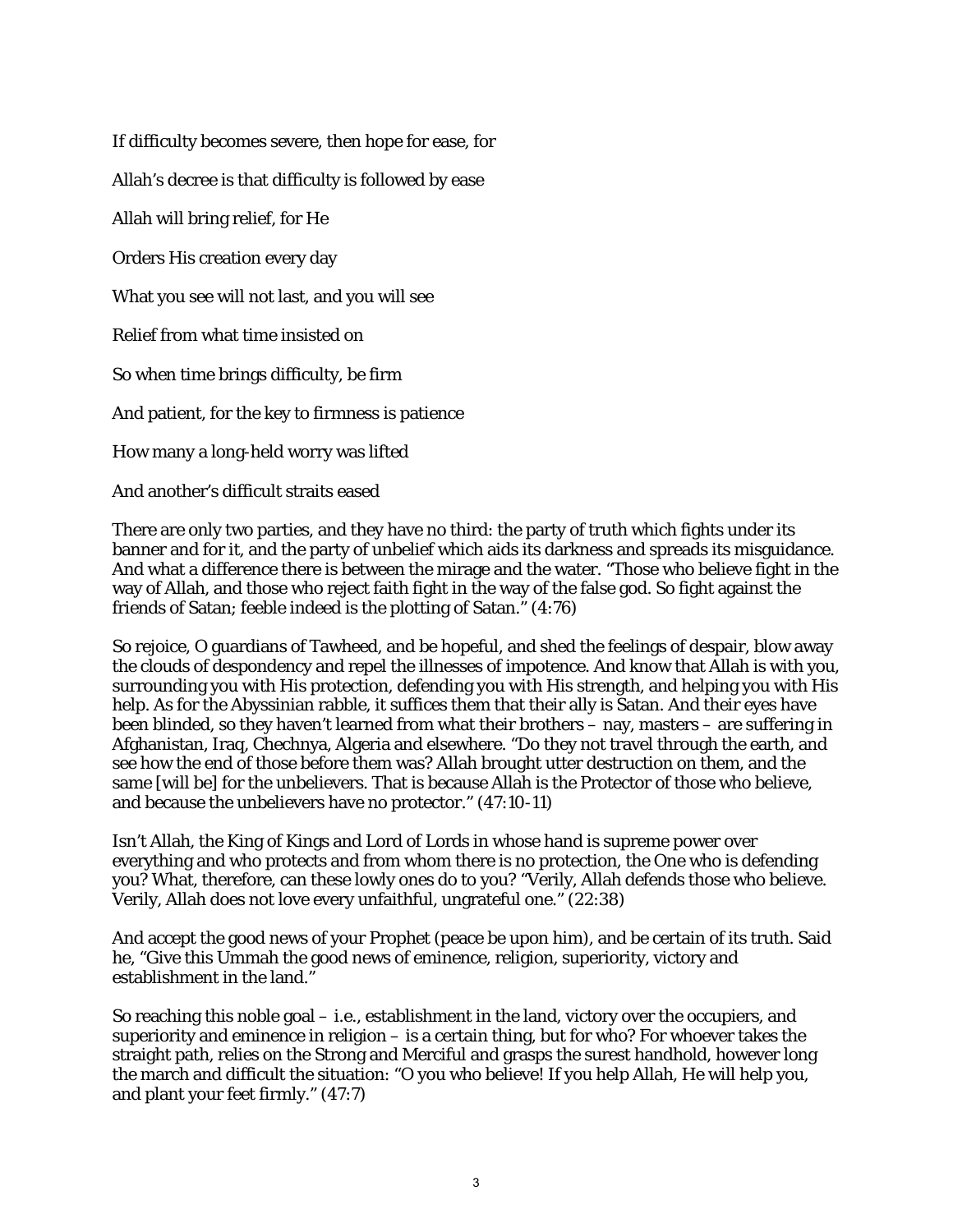And in order for you to guarantee a good outcome – Allah permitting – and protect the route of the caravan of truth and safeguard the Muslim group from wasting its efforts and going astray, you must grasp the devotion of Jihad and hold tightly to it. And I bring attention to the word "devotion," for by Allah, Jihad is not a "choice," as some have degraded it by adding this ugly word to it and saying (and what a terrible thing they say) "the choice of Jihad" and "the choice of resistance," thus dirtying its face and fiddling with its meaning. Jihad is a prescribed, obligatory devotion made compulsory by the Lord of Lords, He Who sent down the Book from above the seven heavens: "Fighting is prescribed for you, and you dislike it." (2:216)

We will not be like those who cut up the Quran, lest we become like those who "distort the [rules of the] words after their placing. They say, 'If you are given this, take it, but if not, beware!'" (5:41) nor like those about whom Allah said, "Have you not seen those who were told, 'Hold back your hands [from fighting] and establish regular prayers and pay regular alms,' [but] when [at length] the order for fighting was issued to them, a group of them feared men as much as – or even more than – they feared Allah. They said, 'Our Lord! Why have you ordered us to fight? Would that you had granted us respite for a little while.' Say: little is the enjoyment of this world, and the hereafter is the best for those who do right; and you will not be wronged in the very least." (4:77)

There is no choice of prayer, no choice of Hajj, no choice of fasting, and also no choice of Jihad. There is only "we have heard and obeyed" and "we believe in it, the whole of it is from our Lord." And let your slogan be the slogan of the Emigrants and Helpers, who understood that there is no life for the believer, no standing for his religion, and no establishment for his Lord's Law without Jihad, so declare it as a pledge which is not retracted and which is not said just anytime:

We are those who pledged to Muhammad

To perform Jihad for as long as we remain

So make every effort in carrying out this great act of worship out of devotion to your Lord and perseverance in difficulty, and to preserve unity between you, and continue on your pristine path, be resolute against the advance of your enemies, and be harsh with the apostates and their helpers. "O you who believe! Fight the unbelievers who are near to you and let them find harshness in you; and know that Allah is with those who fear Him." (9:123)

The Abyssinian rabble didn't enter your land and occupy your country through conferences, negotiations, accords or talks. No, they declared a blatant war against you, for which they readied armies and came together to wage it and sought help in it from partners. So don't let your enemies be better versed in Allah's ways than you, for they have understood that armed truth is only confronted by armed falsehood. And it is not for them – after sacrificing to get to where they are today the heads of their soldiers and treasures of their storehouses – to abandon all that willingly and in submission and hand leadership over to you through mere dialogue, meetings or negotiations. So it's blood and destruction, and know that existence in this world is for the strong, so stick to strength, combat and slaughter of the people of unbelief and misguidance. And fight a guerrilla war, for it is the most durable of battles and the least in losses, most crushing, and most appropriate for the weak and few.

Carry out against them raid after raid, lay ambushes for them, shake the earth beneath them with bombs and mines, destroy their bases and fortresses with martyrdom operations and car bombs, cut their supply routes, frighten with them those behind them, disturb their security,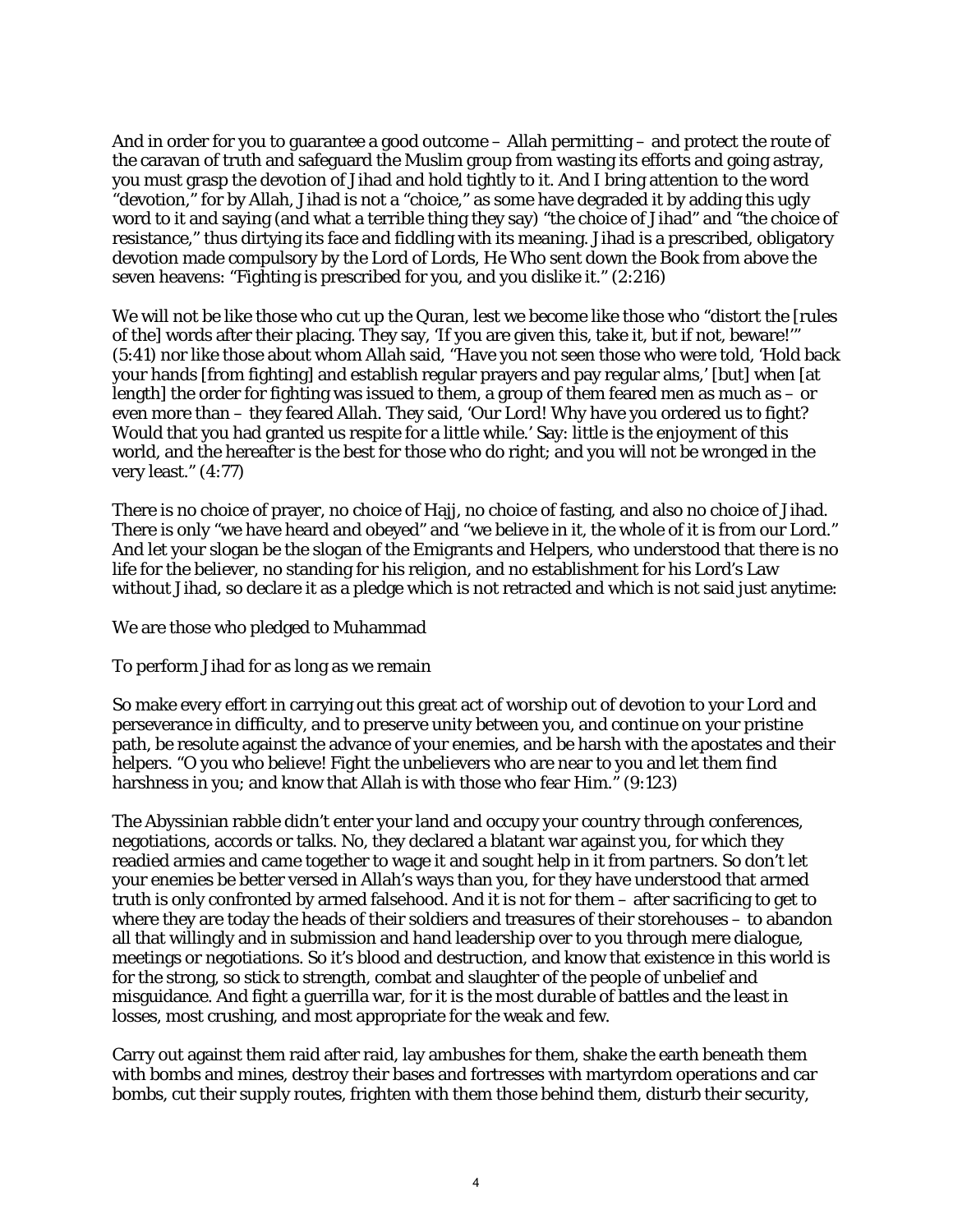and make their life miserable, for the blood of one of them is the blood of a dog.

Light a fire and make a volcano erupt under the feet of the invading occupiers regardless of their creed and their cover, and whether they invaded your country on the back of tanks and with the power of iron and fire, as Nazarene Ethiopia did, or came to you under the cloak of international legitimacy, Security Council resolutions, peacekeeping forces, or the African Union. There is only unbelief and a codified, coated occupation with which they kill jealousy and protect themselves from the intifada, so don't be deceived by their slogans and don't let Satan lure you into their traps. And seek protection in Allah: He is your Protector, and the best of protectors and best of helpers.

My brother Mujahideen in Somalia: beware of those who climb over the scattered limbs of the people of sacrifice. Beware of the bandits and robbers of efforts, those who satisfy themselves with what they were not given; the sharp-tongued impeders who sit on the fence, and whenever the balance swings in someone's favor, they run towards its people and swear to them that they are with them; "Wavering between [this and] that, [belonging] neither to these nor those." (4:143) "Those who await your [fate], so if you gain a victory from Allah, they say, 'Weren't we with you?" whereas if the unbelievers gain a victory, they say [to them], 'Didn't we surround you and guard you from the believers?'" (4:141)

Those who, every time their condition is exposed and their affair becomes clear, make excuses, and their excuse is always, "They swear by Allah, 'We only wanted kindness and reconciliation!" (4:62)

They are the most dangerous group for the Jihad and Mujahideen, and they are their affliction in all arenas of modern Jihad. How many a banner they have toppled, and how many a fruit they have stolen, and how many a methodology they have perverted, and how many a Jihad they have wasted. They are the discouragers of resolves, slow to go forth, quick on the day of booty, those who blur the issues, those who are strangers to Jihad and not from its people, and by Allah, the likes of these, however much they camouflage themselves with equanimity and pretend to be concerned about the greater interest, "If they had gone out with you, they would only have provided you with corruption, and would gone back and forth between you [with evil talk] seeking sedition among you, and there are among you those who would have listened to them. And Allah knows the wrongdoers." (9:47)

So take the advice of your Lord regarding them and their like: "So if Allah brings you back to a party of them, and they ask your permission to go out, say: you shall never go out with me, nor fight an enemy with me. You preferred to sit the first time, so [now] sit with those who stay behind." (9:83).

And their identifying mark is fickleness and inconsistency. Thus, sometimes they come in the dress of wisdom, and at other times they wear the clothes of rationality. At times they ride on the back of political sophistication, while at other times – and this is most often the case – they feign moderation, centrism and balance, although it's nothing but cowardice, feebleness and love of this world.

The cowards consider impotence to be smart

And that is the deception of lowly nature

So beware of them.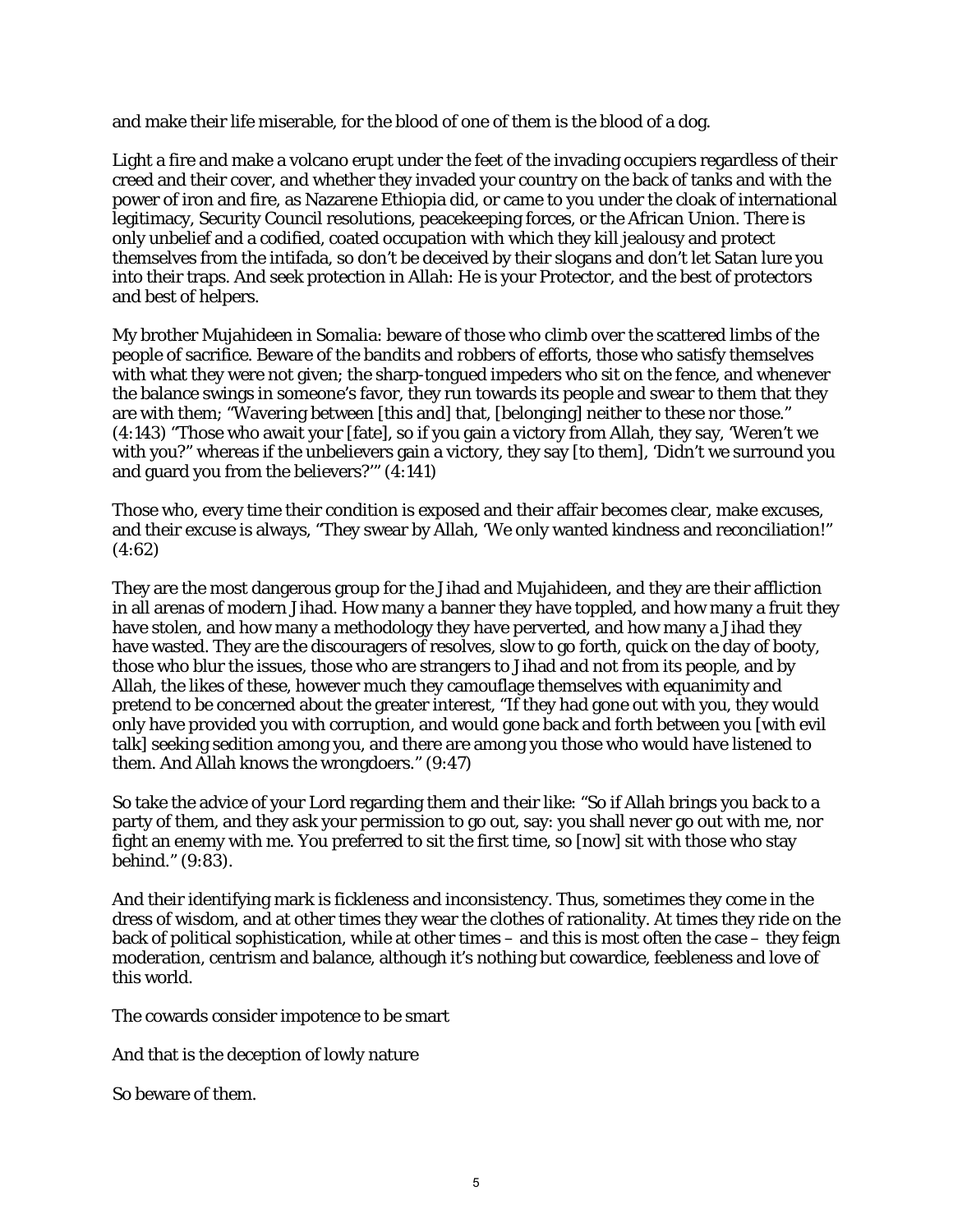My patient brother Mujahideen in Somalia: protect the clarity of your banner and the purity of your path, and state at every turn the truth about your objectives, for the peace of mind of you and your supporters. And declare with a frankness that resonates that the goal of your fight and the purpose of your Jihad is the expulsion of the occupier and his helpers and the establishment of an Islamic state in the land of Somalia which rules by Shari'ah and rejects false gods, and only obeys the Lord of Lords. These are two inseparable things: i.e., expelling the occupier and establishing the state of Islam. And it is through this that Allah's help comes down, His aid reaches you, the hearts of your supporters are reassured, and the path is severed in front of those who climb over your sacrifices.

Champions of the army of difficulty in Somalia: you must depend completely on Allah (the Glorious and Exalted), for He is the one who has power over everything, and honor is for Him, His Messenger and the believers. And beware of expecting help from the East or West, or rejoicing in the aid of this state or that, or being deceived by the lies of the leaders of unbelief who hide in themselves what they don't reveal to you. And beware of overconfidence in those who were led by their interests to claim to stand at your side and adopt your cause, for by Allah, the hatred and animosity they carry towards you is almost as much of that of the Abyssinian trespassers, and as soon as what motivated them to back you disappears or is replaced, they will turn hostile to you, bare their fangs and reveal their true selves. Then you will go and look for others, and so on and so forth, and in this way efforts will be wasted, unity will be torn apart, and animosities will spread, and your condition will be like he who seeks refuge from heat in fire. "The parable of those who take protectors other that Allah is that of the spider, who takes for itself a house; and truly, the flimsiest of houses is the spider's house, if they but knew." (29:41)

So don't take from among them intimates from whom you seek advise in your affairs, reveal your secrets, and tie them to your cause, for them to whisper to you as they like and lead you wherever they want and dictate to you whatever they wish, for you to follow them in all that with interpretations and claims of balancing and stabilizing, and so waste your Jihad and the fruits of your efforts in these tunnels. "O you who believe! Take not others as intimates: they will not fail to corrupt you. They wish for you severe harm; hatred and animosity has already appeared from their mouths, and what their hearts conceal is worse. We have made plain to you the signs, if you comprehend." (3:118)

Perseverant Murabit brothers in Somalia: you must observe patience and encourage it, and don't be enfeebled by the great number of sacrifices, nor the continuous disasters, nor the fewness or absence of helpers, nor the length of the path, because victory comes with patience. And increase your prayers and beseeching of your Lord, and ask the weak and impoverished to do the same, for that is one of the greatest causes of victory, as the Chosen One (peace be upon him) said, "Allah gives victory to this Ummah through its weak ones: through their supplications, prayers and devotion."

I also ask my Muslim brothers to stand with their brothers and go forth to fight at their side, because all the things which make Jihad an individual duty are present in their battle against the Abyssinian occupiers and their apostate lackeys: meeting of ranks, clashing of armies and mobilization by the commanders who have appealed to the Muslims for help, aroused the fighters and sought the assistance of the Mujahideen after their land was invaded by a devious infidel enemy who took it over and ruled its people. So go forth and go forth quickly, lightly or heavily, in groups or individually, with self, wealth, prayers, garments and encouragement: "O you who believe! What is the matter with you, that, when you are asked to go forth in the cause